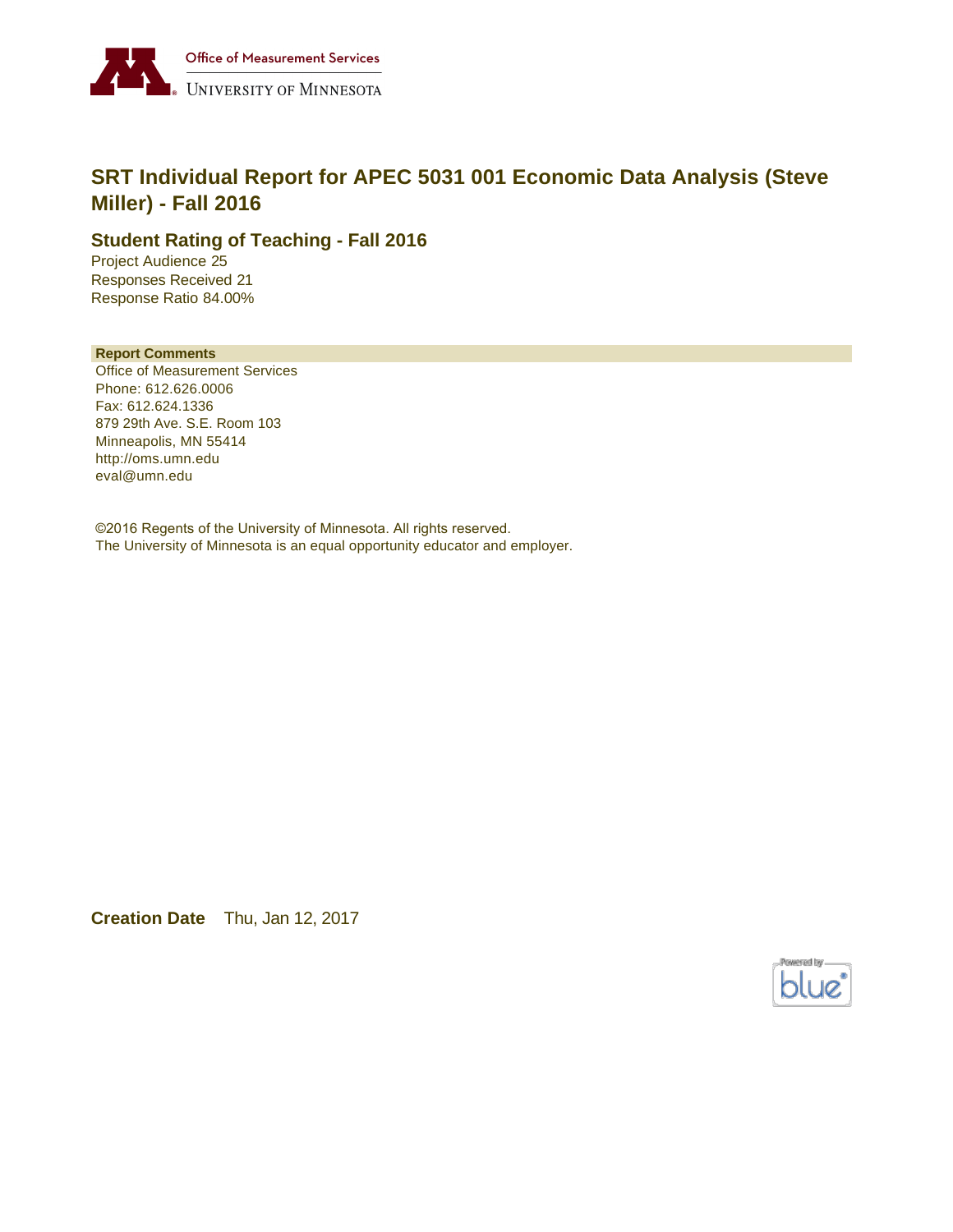#### **Letter from the Director**

In April 2014, the University Senate approved the updated Student Rating of Teaching (SRT) form. The SRT is expected to improve how teaching is assessed by students and help instructors better understand how they can improve their teaching. The SRT results are linked to the University's Student Learning Outcomes ([http://www.slo.umn.edu\)](http://www.slo.umn.edu).

The updated Student Rating of Teaching is divided into two major sections and two supplemental questions:

- Section 1: Instructor Ratings This section contains five questions for students to rate their instructor and an open-ended question: "What did the instructor do that most helped your learning?"
- Section 2: Course Ratings This section contains six questions for students to rate their course and an open-ended question: "What suggestions do you have for improving this course?"
- Supplemental Questions
	- Did you take this course because it was required or was an elective?
	- How would you rate the physical environment in which you take this class, especially the classroom facilities, including your ability to see, hear, concentrate and participate?

Included in this report are summary statistics for the five Instructor items, the six Course items and the two Supplemental items. If students were administered the online version of the SRT, their specific responses to the open-ended questions are also provided with this summary report.

Beginning Spring Semester 2015, SRT reports will be generated regardless of class size and provided to instructors and Department Chairs/Heads. Please be aware that reports based on small sample sizes need to be interpreted with caution.

For a fuller interpretation of the items and suggestions for improving instruction, please refer to the SRT User's Manual. This Manual, as well as other very useful SRT information, may be found at the SRT website:<http://oms.umn.edu/srt>. For an updated list of training resources, workshops and other sources for instructional support, you may also contact the Center for Teaching and Learning (CTL) (<http://www1.umn.edu/ohr/teachlearn>).

Thank you.

America

Thomas E. Dohm, Ph.D.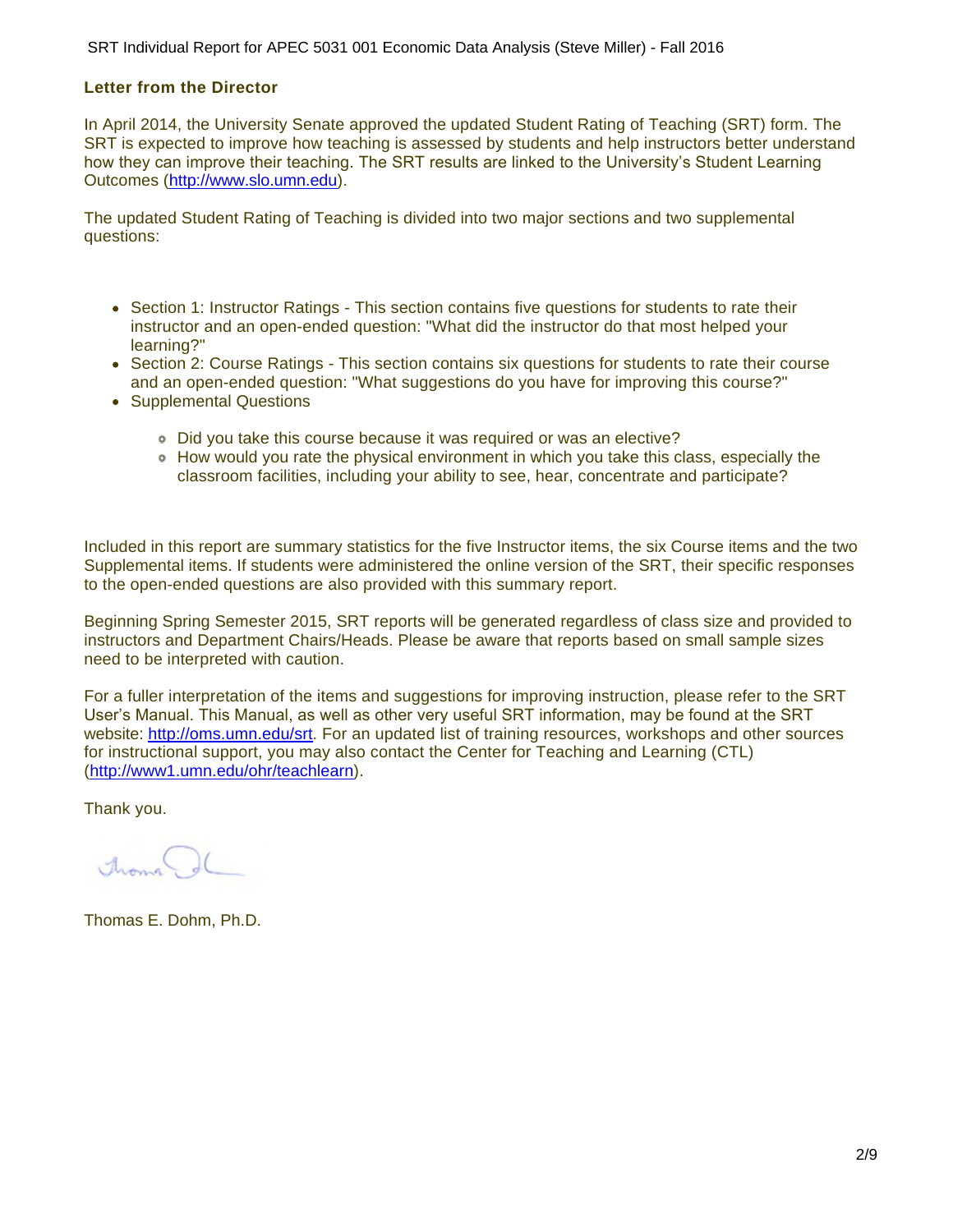## **Instructor Items Carefully read each statement and select a response: - Score**

| <b>Overall</b>                                                                       | Mean 5.77  |      |      |      |      |      |      |      |
|--------------------------------------------------------------------------------------|------------|------|------|------|------|------|------|------|
|                                                                                      |            | 0.00 | 1.00 | 2.00 | 3.00 | 4.00 | 5.00 | 6.00 |
| 1. The instructor was well prepared<br>for class.                                    | Mean 5.90- |      |      |      |      |      |      |      |
|                                                                                      |            | 0.00 | 1.00 | 2.00 | 3.00 | 4.00 | 5.00 | 6.00 |
| 2. The instructor presented the<br>subject matter clearly.                           | Mean 5.48  |      |      |      |      |      |      |      |
|                                                                                      |            | 0.00 | 1.00 | 2.00 | 3.00 | 4.00 | 5.00 | 6.00 |
| 3. The instructor provided feedback<br>intended to improve my course<br>performance. | Mean 5.71  |      |      |      |      |      |      |      |
|                                                                                      |            | 0.00 | 1.00 | 2.00 | 3.00 | 4.00 | 5.00 | 6.00 |
| 4. The instructor treated me with<br>respect.                                        | Mean 5.90  |      |      |      |      |      |      |      |
|                                                                                      |            | 0.00 | 1.00 | 2.00 | 3.00 | 4.00 | 5.00 | 6.00 |
| 5. I would recommend this instructor<br>to other students.                           | Mean 5.86  |      |      |      |      |      |      |      |
|                                                                                      |            | 0.00 | 1.00 | 2.00 | 3.00 | 4.00 | 5.00 | 6.00 |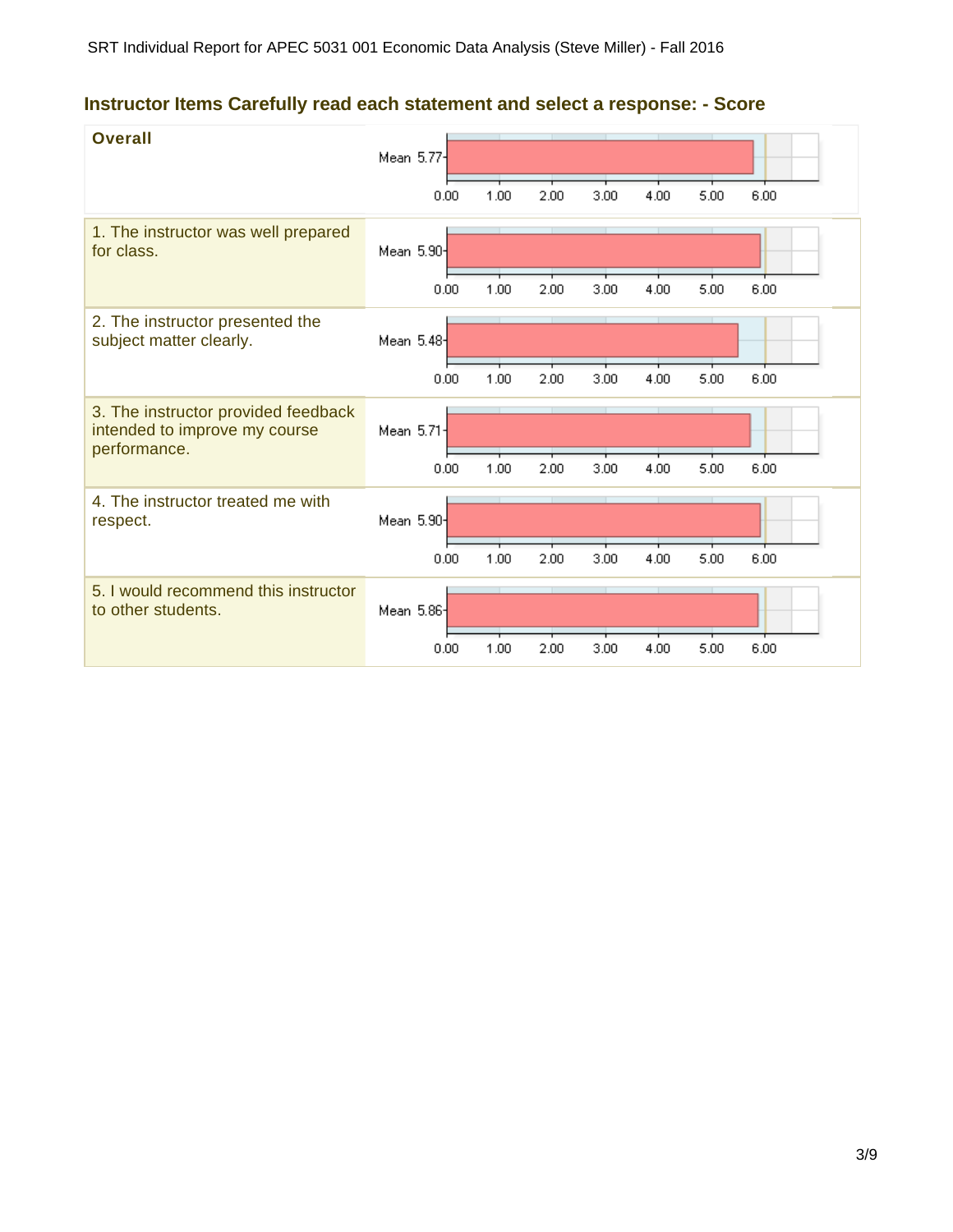## **Instructor Items Carefully read each statement and select a response: - Frequency**

1. The instructor was well prepared for class.

| 6 Strongly Agree      |    | 19 90.48% |    |     |      |
|-----------------------|----|-----------|----|-----|------|
| 5 Agree               |    | 9.52%     |    |     |      |
| 4 Somewhat Agree      | 0  | 0.00%     |    |     |      |
| 3 Somewhat Disagree 0 |    | 0.00%     |    |     |      |
| 2 Disagree            |    | 0.00%     |    |     |      |
| 1 Strongly Disagree   | ο  | 0.00%     |    |     |      |
| Total                 | 21 |           | 0% | 50% | 100% |
|                       |    |           |    |     |      |

| <b>Statistics</b>         | <b>Value</b> |
|---------------------------|--------------|
| Mean                      | 5.90         |
| Median                    | 6.00         |
| <b>Standard Deviation</b> | $+/-0.30$    |

#### 3. The instructor provided feedback intended to improve my course performance.

| 100% |
|------|
|      |

| <b>Statistics</b>         | <b>Value</b> |
|---------------------------|--------------|
| Mean                      | 5.71         |
| Median                    | 6.00         |
| <b>Standard Deviation</b> | $+/-0.56$    |

5. I would recommend this instructor to other students.

|    | 14.29%                |           |     |      |
|----|-----------------------|-----------|-----|------|
| 0  | 0.00%                 |           |     |      |
|    | 0.00%                 |           |     |      |
|    | 0.00%                 |           |     |      |
| Ω  | 0.00%                 |           |     |      |
| 21 |                       | 0%        | 50% | 100% |
|    | 3 Somewhat Disagree 0 | 18 85.71% |     |      |

| <b>Statistics</b>         | <b>Value</b> |
|---------------------------|--------------|
| Mean                      | 5.86         |
| Median                    | 6.00         |
| <b>Standard Deviation</b> | $+/-0.36$    |

2. The instructor presented the subject matter clearly.



| <b>Statistics</b>         | <b>Value</b> |
|---------------------------|--------------|
| Mean                      | 5.48         |
| Median                    | 6.00         |
| <b>Standard Deviation</b> | $+/-0.68$    |

### 4. The instructor treated me with respect.

|    | 9.52%                                     |           |     |      |
|----|-------------------------------------------|-----------|-----|------|
| 0  | 0.00%                                     |           |     |      |
|    | 0.00%                                     |           |     |      |
|    | 0.00%                                     |           |     |      |
| 0  | 0.00%                                     |           |     |      |
| 21 |                                           |           | 50% | 100% |
|    | 4 Somewhat Agree<br>3 Somewhat Disagree 0 | 19 90.48% | 0%  |      |

| <b>Value</b> |
|--------------|
| 5.90         |
| 6.00         |
| $+/-0.30$    |
|              |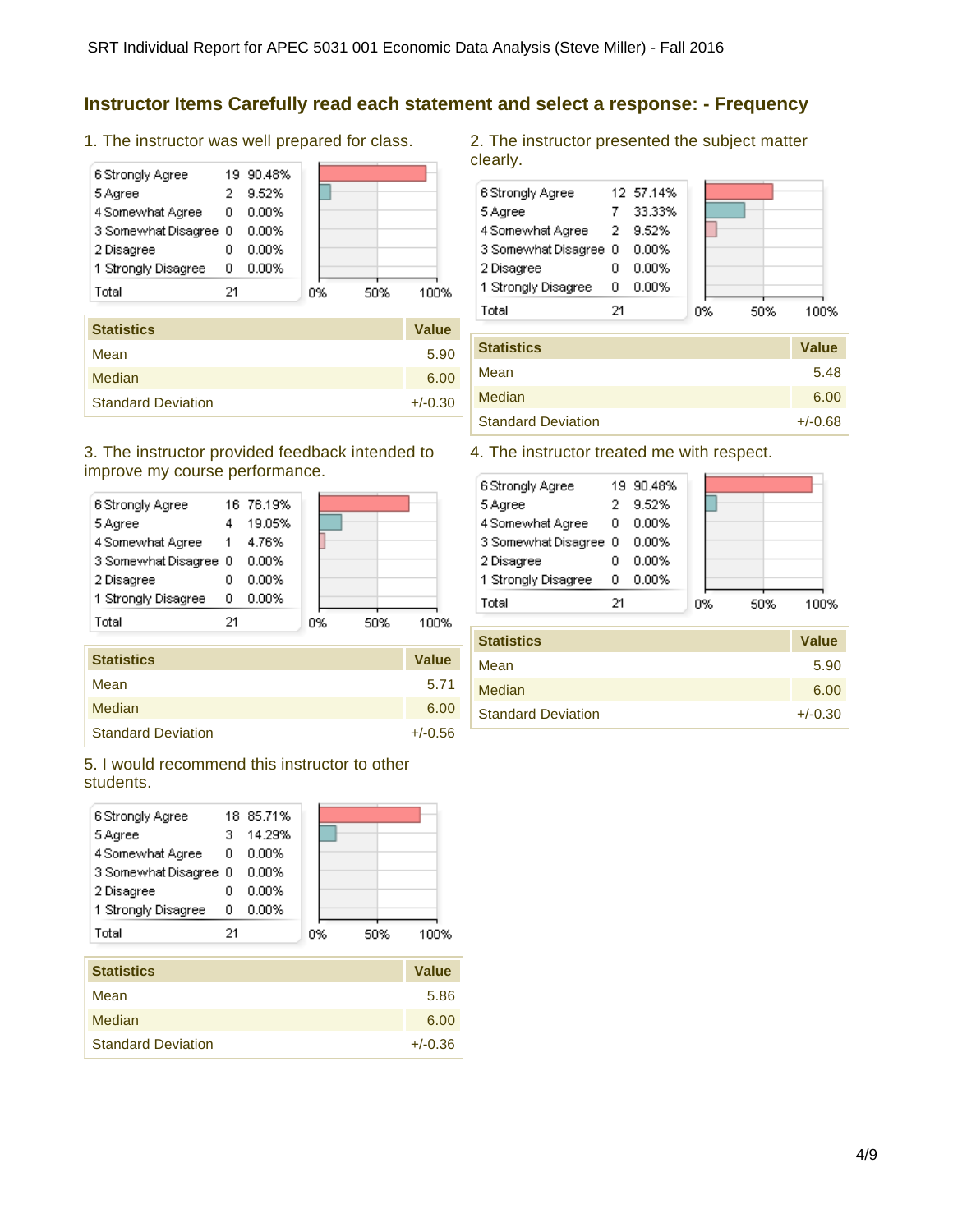## **Did you take this course because it was required or was it an elective?**

| Required<br>Required, but one of several choices 9 47.37%<br>Elective |    | 6 31.58%<br>4 21.05% |    |             |
|-----------------------------------------------------------------------|----|----------------------|----|-------------|
| Total                                                                 | 19 |                      | 0% | 50%<br>100% |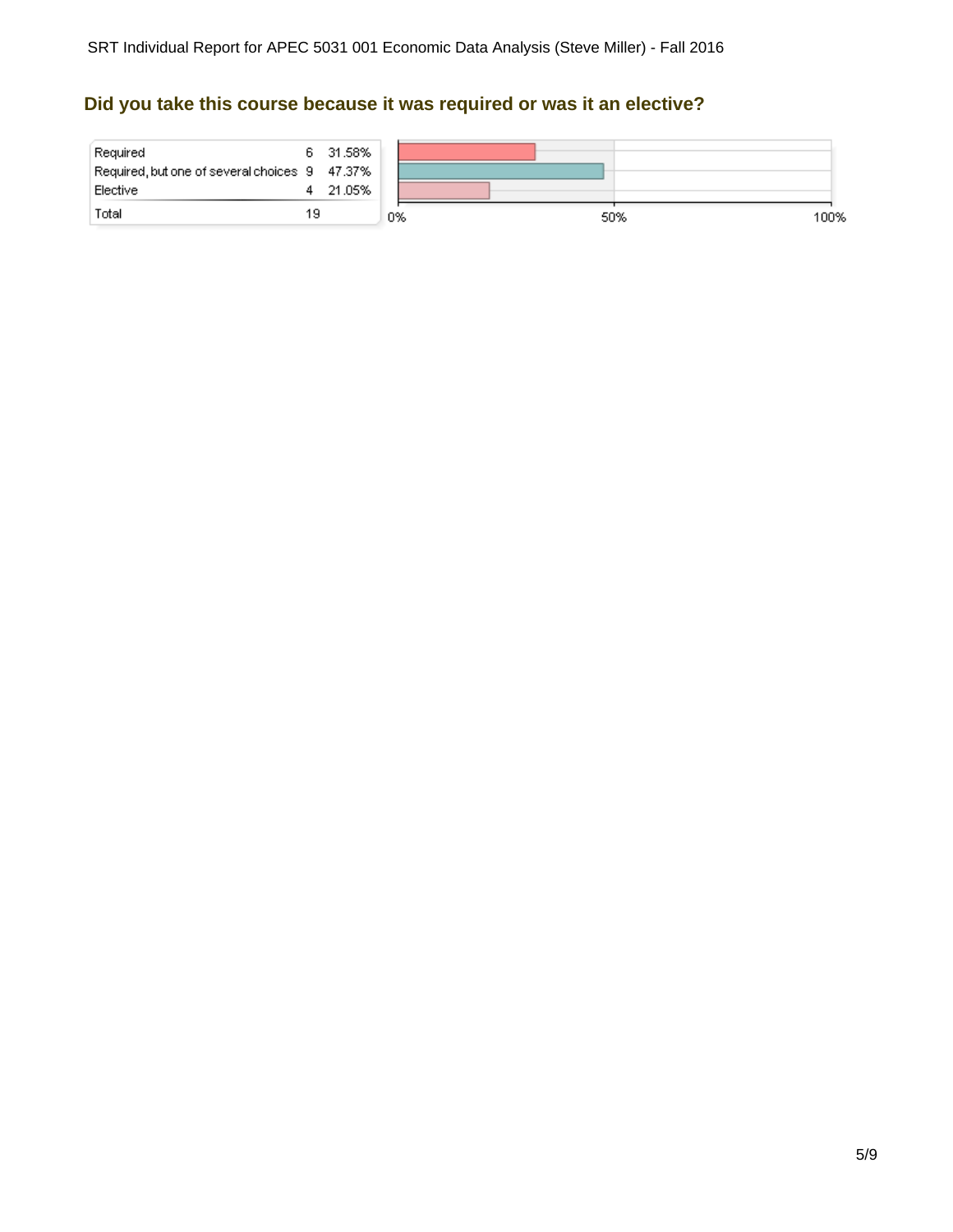## **Course Items Carefully read each statement and select a response: - Score**

| <b>Overall</b>                                                                           | Mean 5.72  | 0.00 | 1.00 | 2.00 | 3.00 | 4.00 | 5.00 | 6.00 |
|------------------------------------------------------------------------------------------|------------|------|------|------|------|------|------|------|
| 1. I have a deeper understanding of<br>the subject matter as a result of this<br>course. | Mean 5.60- |      |      |      |      |      |      |      |
|                                                                                          |            | 0.00 | 1.00 | 2.00 | 3.00 | 4.00 | 5.00 | 6.00 |
| 2. My interest in the subject matter<br>was stimulated by this course.                   | Mean 5.60  |      |      |      |      |      |      |      |
|                                                                                          |            | 0.00 | 1.00 | 2.00 | 3.00 | 4.00 | 5.00 | 6.00 |
| 3. Instructional technology<br>employed in this course was<br>effective.                 | Mean 5.85  |      |      |      |      |      |      |      |
|                                                                                          |            | 0.00 | 1.00 | 2.00 | 3.00 | 4.00 | 5.00 | 6.00 |
| 4. The grading standards for this<br>course were clear.                                  | Mean 5.75  |      |      |      |      |      |      |      |
|                                                                                          |            | 0.00 | 1.00 | 2.00 | 3.00 | 4.00 | 5.00 | 6.00 |
| 5. I would recommend this course to<br>other students.                                   | Mean 5.79- |      |      |      |      |      |      |      |
|                                                                                          |            | 0.00 | 1.00 | 2.00 | 3.00 | 4.00 | 5.00 | 6.00 |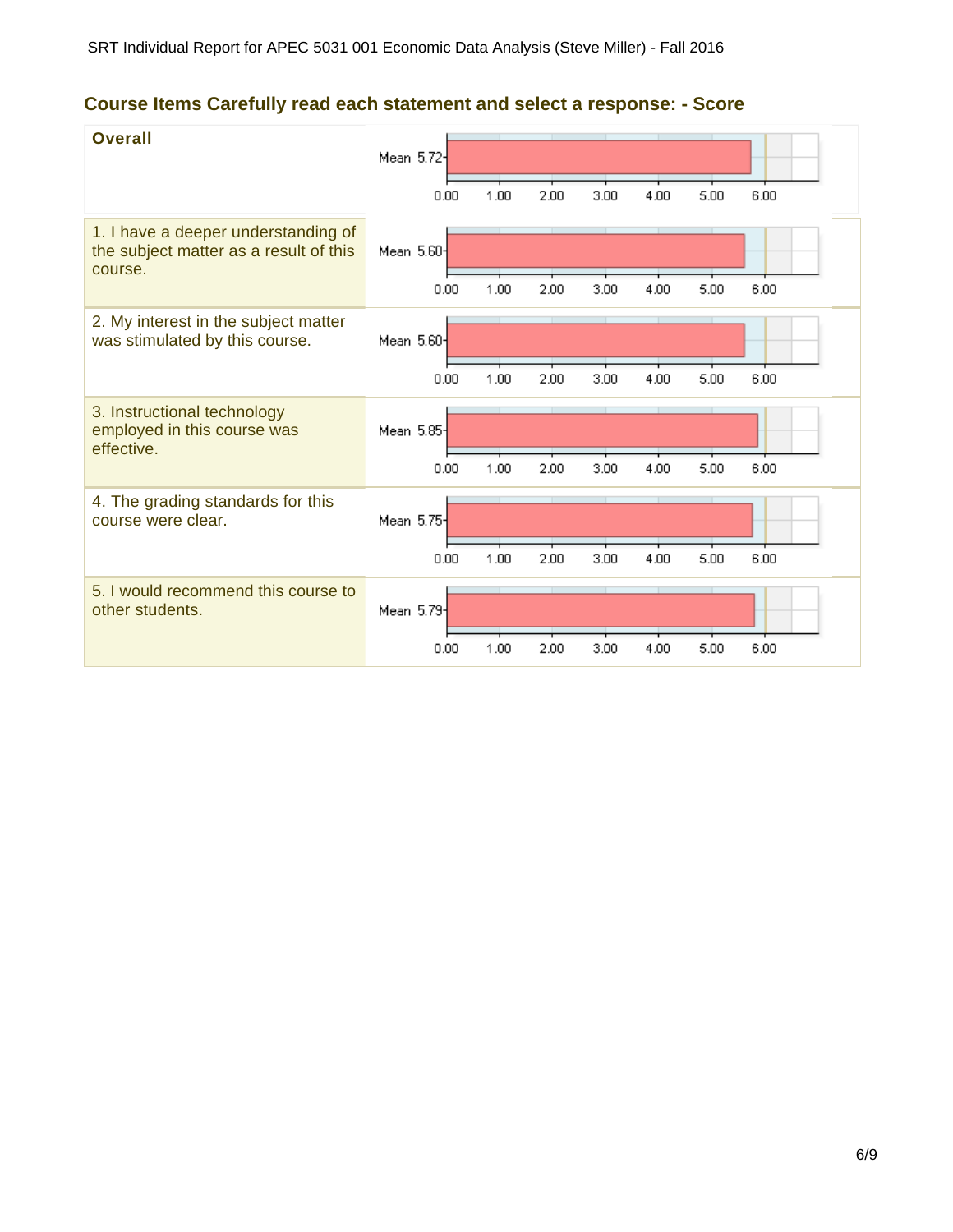### **Course Items Carefully read each statement and select a response: - Frequency**

1. I have a deeper understanding of the subject matter as a result of this course.



| <b>Statistics</b>         | <b>Value</b> |
|---------------------------|--------------|
| Mean                      | 5.60         |
| Median                    | 6.00         |
| <b>Standard Deviation</b> | $+/-0.68$    |

### 3. Instructional technology employed in this course 4. The grading standards for this course were was effective.

| 6 Strongly Agree      |    | 18 90.00% |    |     |    |
|-----------------------|----|-----------|----|-----|----|
| 5 Agree               |    | 5.00%     |    |     |    |
| 4 Somewhat Agree      | 1  | 5.00%     |    |     |    |
| 3 Somewhat Disagree 0 |    | $0.00\%$  |    |     |    |
| 2 Disagree            |    | 0.00%     |    |     |    |
| 1 Strongly Disagree   | п  | $0.00\%$  |    |     |    |
| Total                 | 20 |           | 0% | 50% | 7% |

| <b>Statistics</b>         | <b>Value</b> |
|---------------------------|--------------|
| Mean                      | 5.85         |
| Median                    | 6.00         |
| <b>Standard Deviation</b> | $+/-0.49$    |

5. I would recommend this course to other students.



| <b>URRISHUS</b>           | $\mathbf v$ and $\mathbf v$ |
|---------------------------|-----------------------------|
| Mean                      | 5.79                        |
| Median                    | 6.00                        |
| <b>Standard Deviation</b> | $+/-0.54$                   |

**Approximately how many hours per week do you spend working on homework, reading, and projects for this course?**

2. My interest in the subject matter was stimulated by this course.



| <b>Statistics</b>         | <b>Value</b> |
|---------------------------|--------------|
| Mean                      | 5.60         |
| Median                    | 6.00         |
| <b>Standard Deviation</b> | $+/-0.75$    |

clear.

| 50%<br>1በበ% |
|-------------|
|             |

| <b>Statistics</b>         | <b>Value</b> |
|---------------------------|--------------|
| Mean                      | 5.75         |
| Median                    | 6.00         |
| <b>Standard Deviation</b> | $+/-0.55$    |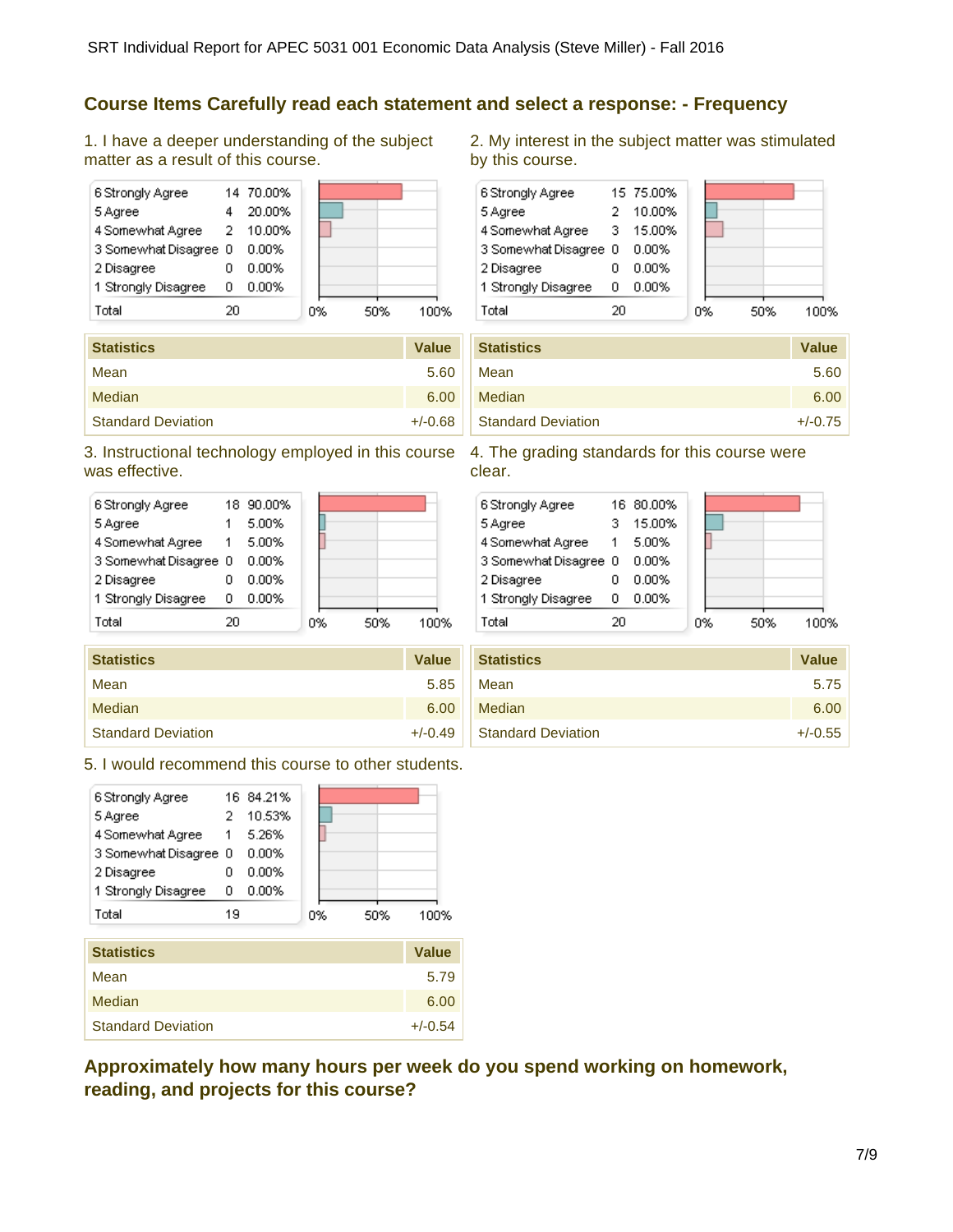### SRT Individual Report for APEC 5031 001 Economic Data Analysis (Steve Miller) - Fall 2016